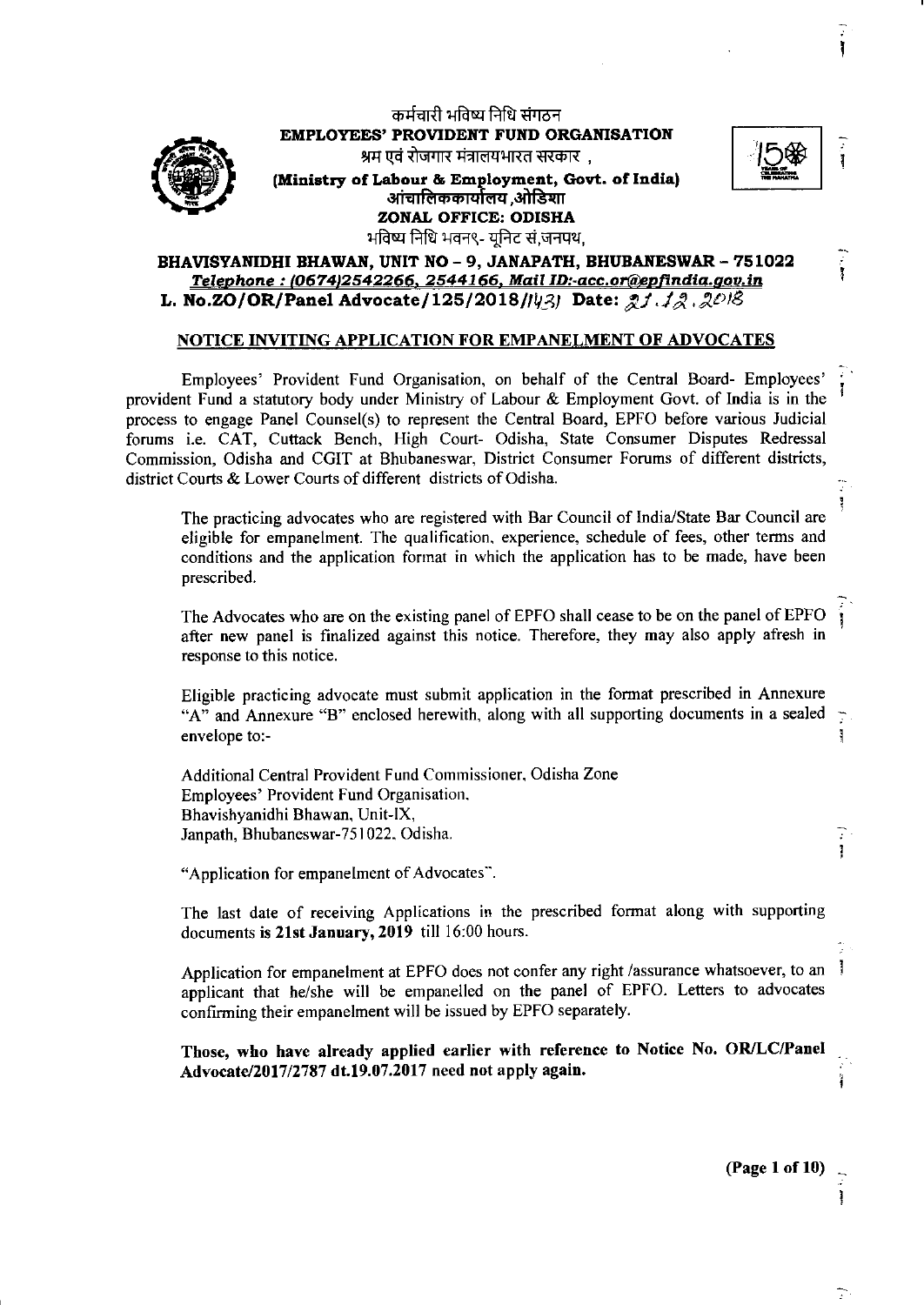### : **GUIDELINES FOR EMP ANELMENT OF ADVOCATES:**

Following guidelines are designed to provide and regulate the manner and procedure for empanelling  $\therefore$ the advocates to represent and assist EPFO before various courts and for regulating the referrals of the case and payment of fee/ remuneration. These guidelines shall supersede all existing instructions in this regard, if any and is subject to change without assigning any reason.

## **1. Eligibility of Empanelment:-**

Before filling the application from, the candidates are advised to carefully read and follow the Ŧ eligibility criteria, instructions and tenns & conditions for empanelment of Advocates in EPFO mentioned herein below:-

- i. Be enrolled /registered as an advocate with the State Bar Council.
- ii. Have a minimum, relevant experience of 10(ten) years of handling Civil, Service, Labour matters, Arbitration matters and other cases before the court with a fair knowledge of Labour Laws with special reference to employees' Provident Funds and Miscellaneous Provisions Act. 1952 (E.P.F. and M. P. Act, 1952).

## **2. Tenure of Empanelment:-**

The initial empanelment will be for the period of 2(two) years i.e. for the Block year 2019-21 (upto 31 .03.2021). Performance of empanelled advocates shall be reviewed at regular interval for continuance in the panel of Advocate.

### **3. Payment of Fee and other conditions:-**

- 1. The fee payable to the advocates shall be governed by the Schedule of fee annexed as Annexure "C" with these guidelines as amended from time to time.
- ii. The competent Authority shall have the right in exceptional cases to approve the payment of a higher fee than the fee mentioned in the annexed schedule keeping in view the importance of the matter and the efforts put in by the advocate in a particular case.
- iii. No retainer fee shall be paid to any panel advocate merely because such advocate has been empanelled.

### **(Page 2 of 10)**

 $\ddot{\cdot}$ 

Ī

.<br>اب<br>ا

i I *l* 

I ... I I

Ĭ

Ĭ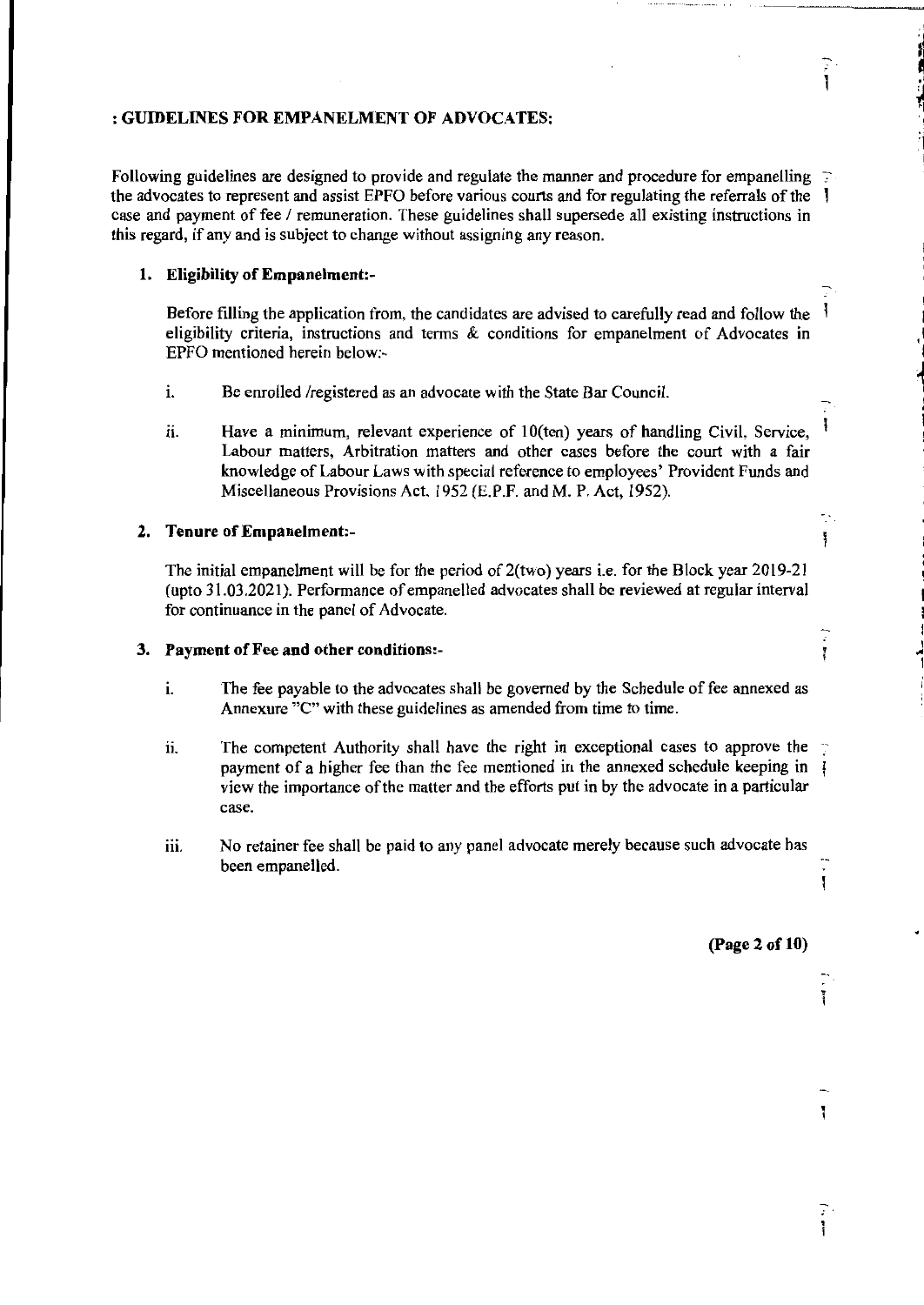### **4. Procedure for Empanelment:-**

- a. The applicant advocate must apply on the format prescribed by the EPFO only. No other format will be entertained.
- b. An applicant advocate willing to be empanelled for more than one forum may apply separately for each forum.
- c. Any application received after the last date prescribed in the advertisement shall not be entertained.
- **d.** No applicant advocate shall be called for interview / interaction unless he / she satisfies the eligibility conditions and is shortlisted for the same.
- e. Depending upon the requirement and number of applications received, EPFO reserves the right to shortlist the candidates to be called for interview / interaction and to be empanelled.
- f. Merely fulfilling the eligibility criteria will not confer any right on an applicant advocate to be called for interview / interaction and to be selected.
- g. The decision of the competent authority regarding short listing and selection of the candidates shall be final.
- h. Canvassing in any form shall be treated as a disqualification. The candidature of such applicants shall be cancelled forthwith. I
- 1. A list of shortlisted applicant advocates with the date, time and venue of interview will be uploaded on our website i.e. www.epfindia.gov.in
- **j.** The applicant advocate shall bring original documents at the time of interview for verification.
- k. The list of selected advocates will be made available on EPFO website www.epfindia.gov.in Letter to applicant advocates confirming their empanelment will be issued by EPFO separately.

**(Page 3 of 10)** 

ţ

Ţ

Ĭ

......... \_\_\_ , \_\_\_\_ , \_\_ ,\_, \_\_ ,\_, \_\_\_\_\_\_\_\_\_\_\_\_\_ \_

ţ

,, j

 $\ddot{\phantom{a}}$ 

**ing the second set of** 

 $\sum_{i=1}^{n}$ 

2 I I J 1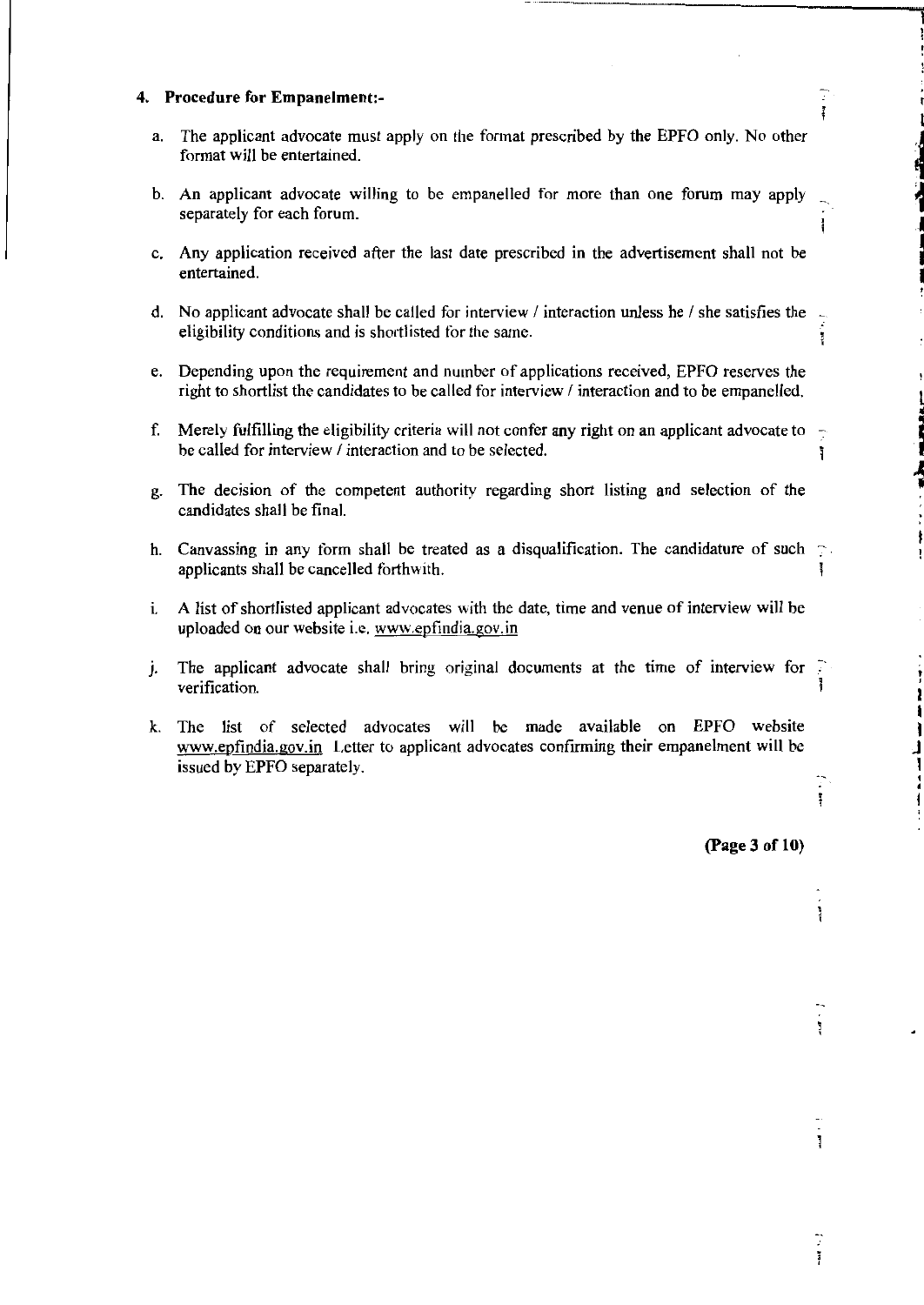### **5. Duties of the Empanelled Advocates:**

- a. The advocate shall not advise any party or accept any case against the EPFO in which he / she has appeared or is likely to be called upon to appear for or advise which is likely to affect or lead to litigation against EPFO.
- b. Timely appearance of the advocate to contest the cases for EPFO in the Court is a must. His / her absence in the Court. without any reasonable ground and notice in advance, will not be accepted.
- c. EPFO sends the information to the panel advocates through e-mail regarding entrustment of a case and after receiving the e-mail, it is duty of the panel advocates to collect brief/ copy of petition along with assignment letter from the concerned officer of EPFO at the earliest.
- d. EPFO is free to engage any advocate of its own choice and an empanelled advocate shall make no claim that he / she alone should be entrusted with EPFO's legal matter(s).
- e. Refusal by any advocate to accept any work without any reasonable cause (e.g. on 3 grounds of conflict of interest) may entail removal of such advocate from the panel, forthwith without waiting for the empanelment period to expire.
- f. The advocate shall accept the terms and conditions of empanelment as determined by EPFO from time to time.
- g. 1n order to ensure that there is effective check on the cases being conducted, the advocates on panel must report status of each case after each date of hearing. Failure to submit status report will be a ground for removal of the advocate concerned from the panel.
- h. In case where on the request of the Union of India. Ministry of Labour & Employment have also to be represented, no extra fee shall be paid to the advocate to watch and safeguard the interests of Union of lndia, Ministry of Labour & Employment.
- 1. If required, the advocate shall render all assistance to Special or senior Counsel engaged in a particular case before the CAT- Cuttack Bench, High Court· Orissa and other judicial fora.
- J. The advocate shall keep EPFO informed and updated on important developments in the assigned cases, dates of hearing, orders of the court (on the date of its pronouncement), supplying copy of orders/judgment etc.
- k. The advocate shall furnish monthly statement about the cases represented by him/her before the CAT(Cuttack Bench), High Court (Odisha), DCDRF (Odisha), SCDRC (Odisha) or any other authority and their outcomes.
- l. When any case attended by him/her is decided against the Organisation, the advocate concerned must give considered opinion regarding the reasons for such adverse order and  $\sim$ the advisability of filling an appeal from such a decision not later than  $5(five)$  working  $\ddot{i}$ days of the order (kuchha copy).

**(Page 4 of 10)** 

÷,

Ţ ï

I

H

Ì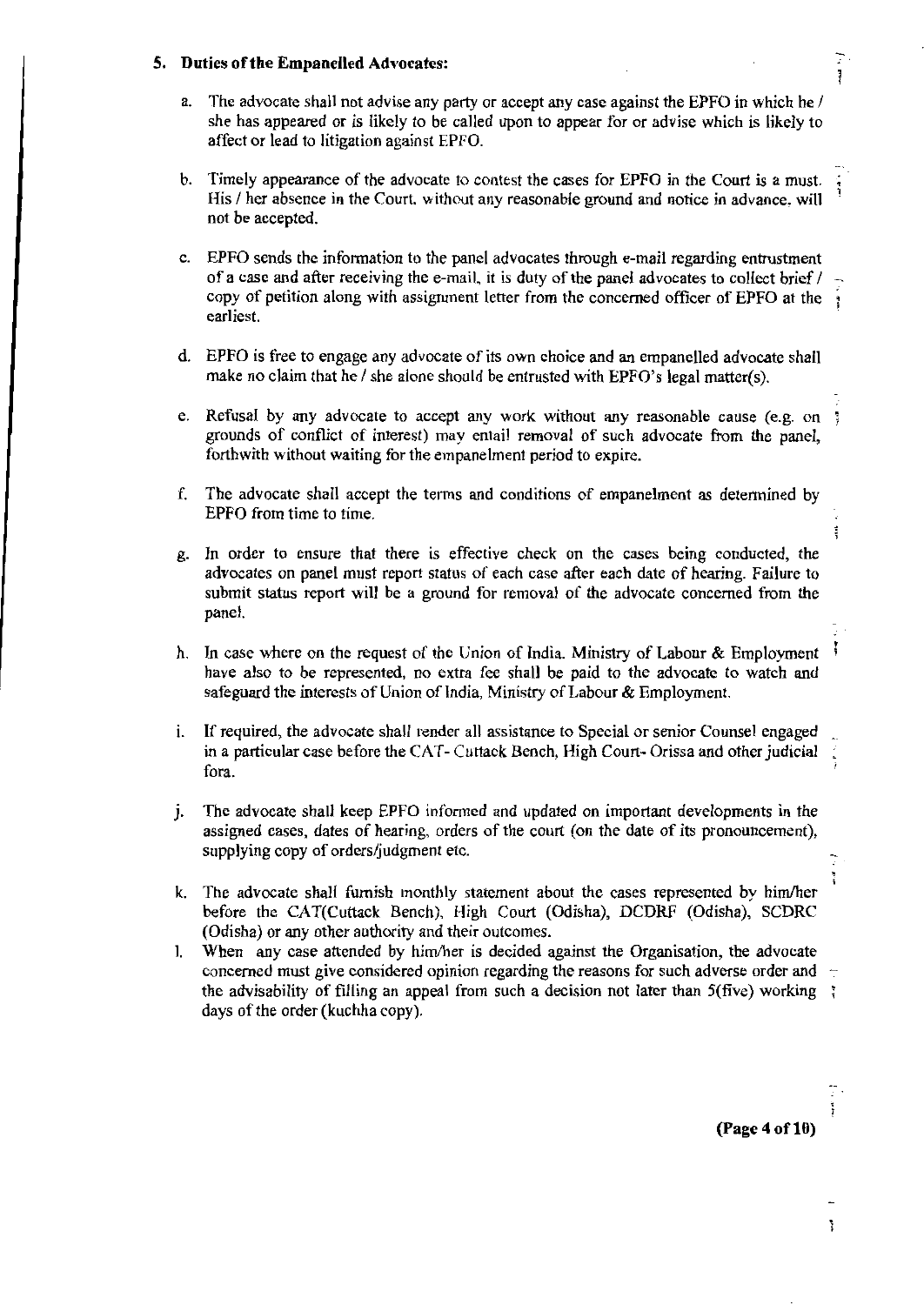m. 30% of the fees payable to the advocate shall be deducted if the certified copy of the judgement is not handed over to the Legal Cell of **concerned Regional Office of EPFO,** within three days (excluding the time taken by the Court in preparation of the copy) from the date of judgement.

#### 6. **Removal from Panel:-**

EPFO reserves the right to terminate the empanelment of an advocate with one month's notice in writing without assigning any reason. The advocate may also resign from the Organisation by serving one month's notice.

Empanelment is liable to be cancelled due to occurrence of any of the following on part of the advocate:-

- I. Giving false information in the application for empanelment.
- 11. Failing to attend hearing of the case without any sufficient reason and / or prior information.
- iii. Not acting as per EPFO's instructions or going against specific instructions.
- IV. Threatening, intimidating or abusing any of EPFO's employees, officers or representatives.
- v. Passing on information relating to EPFO, scase on to opposite parties or their  $\ddagger$ advocates or any third party which is likely to cause any damage to EPFO's interest.
- vi. Giving false or misleading information to EPFO relating to the proceedings of the case.
- vii. Seeking frequent adjournments or not objecting to adjournments moved by other party without sufficient reason.
- viii. Frequent absence from court proceedings even if "pass over" or "proxy" is obtained by an advocate.

**(P.VEERABHADRA SWAMY) ADDITIONAL CENTRAL P.F. COMMISSIONER** 

Copy to  $-1$ . Notice Board, EPFO, Regional Office, Bhubaneswar.

- 2. President, State Bar Council, High Court of Orissa, Cuttack/ All District Court Bar Councils.
- 3. Website of EPFO through NDC.
- 4. Asst. P. F. Commissioner (Adm.), RO, Bhubaneswar, with a request to publish the Matter in a prominent News Daily of the State as a Press Note.

س<br>سيكسيد **P.VEERABHADRA SWAMY) ADDITIONAL CENTRAL P.F. COMMISSIONER** 

**(Page 5 of 10)** 

3

ğ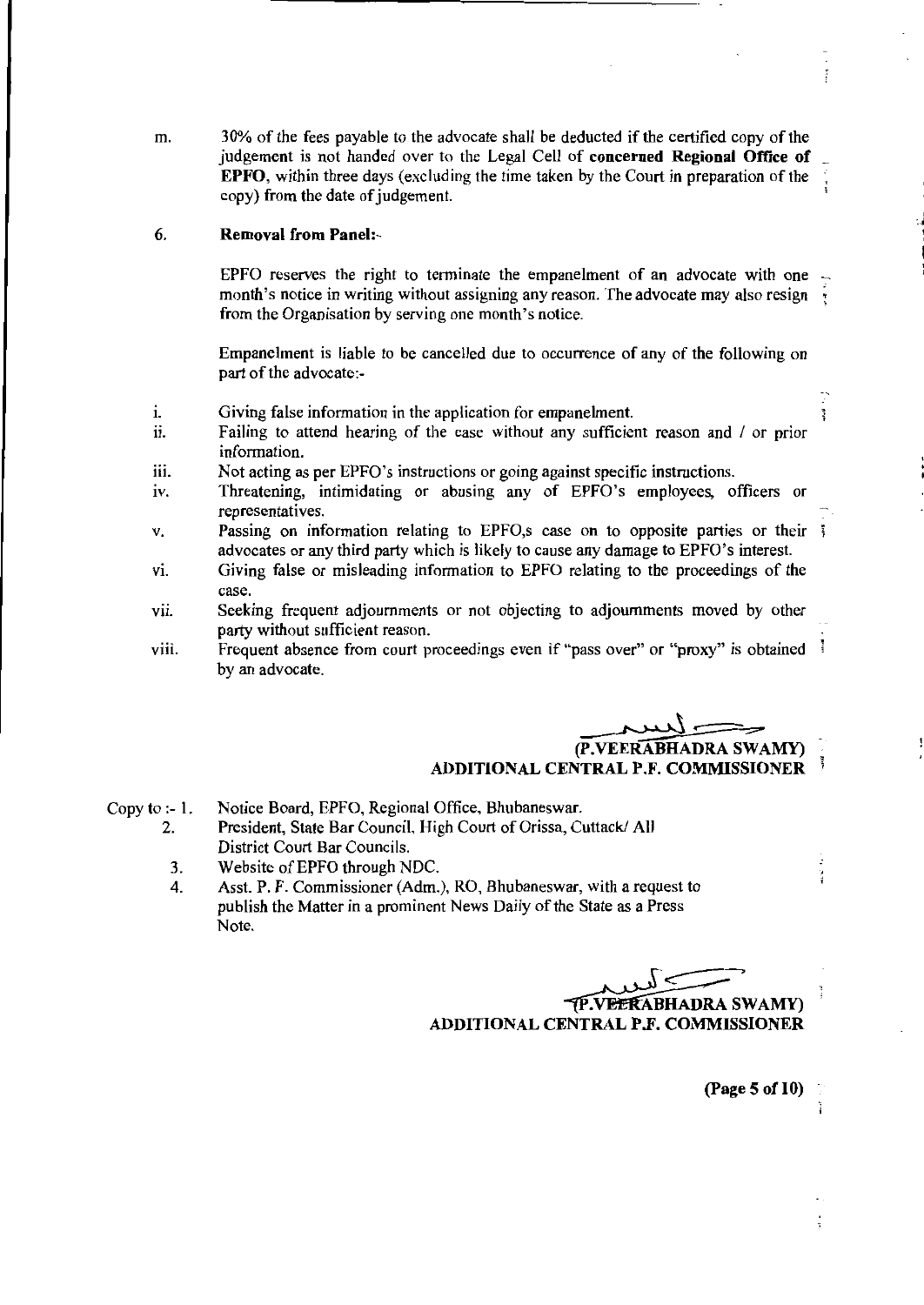Ĩ

ţ

ą.

APPLICATIONNO ............................... (To be filled by EPFO)

# APPLICATION FORM FOR EMPANELMENT IN EPFO

## (TO BE FILLED IN BY ALL APPLICANT ADVOCATES)

To

Additional Central Provident Fund Commisioner, Zonal Office, Orissa Employees Provident Fund Organisation, Bhavisyanidhi Bhawan, Unit-IX, Janpaath, Bhubaneswar-751022, Orissa.

| Name(in Block Letter)                                |  |
|------------------------------------------------------|--|
| <b>Father's Name</b>                                 |  |
| <b>Court for which Applied</b>                       |  |
| List of document attached (Please $\sqrt{}$ )        |  |
| Copy of all certificate and mark-sheets(Xth onwards) |  |
| <b>Experience Certificate</b>                        |  |
| Duly filled Annexure A &B                            |  |
| Others (Please specify): 1.                          |  |
| 2.                                                   |  |
|                                                      |  |

|    |                                                                                                                                                      | PERSONAL DETAILS (IN BLOCK LETTERS) |  |
|----|------------------------------------------------------------------------------------------------------------------------------------------------------|-------------------------------------|--|
|    | Name in full                                                                                                                                         |                                     |  |
| 2  | Father's/Husband's name                                                                                                                              |                                     |  |
| 3  | Date of Birth                                                                                                                                        |                                     |  |
| 4  | Age on 01.01.2019                                                                                                                                    |                                     |  |
| 5  | <b>Nationality</b>                                                                                                                                   |                                     |  |
| 6  | <b>Marital status</b>                                                                                                                                |                                     |  |
| 7  | Address for correspondence with PIN<br>and phone nos.                                                                                                |                                     |  |
| x  | Permanent address with PIN and phone<br>nos.                                                                                                         |                                     |  |
| 9  | Address of office / chamber, if any with<br>PIN and phone nos.                                                                                       |                                     |  |
| 10 | Mobile number(s)                                                                                                                                     |                                     |  |
| 11 | e-mail ID:                                                                                                                                           |                                     |  |
| 12 | Are you related to any EPFO employee?<br>If so, please give details (viz. Name,<br>Designation, Place of work<br>& relationship with the applicant): |                                     |  |

(Page 6 of 10)

Ì

 $\frac{1}{2}$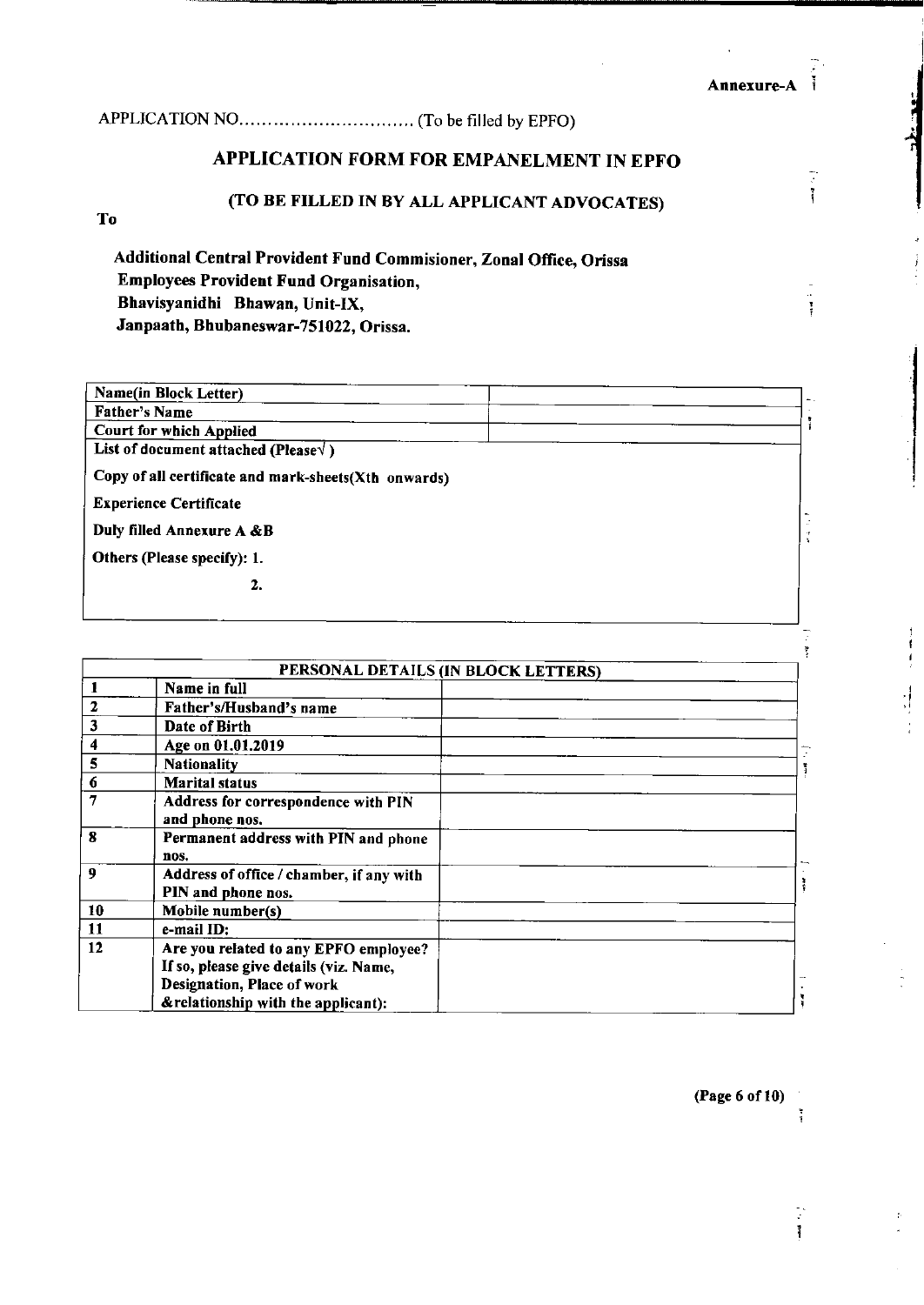| <b>Examinations</b><br>passed | Name of the<br>Board<br>/University | <b>Class</b><br><b>Division</b> | <sub>or</sub> | % of Marks | <b>Subjects</b> | Year of passing |  |
|-------------------------------|-------------------------------------|---------------------------------|---------------|------------|-----------------|-----------------|--|
| $10^{th}$                     |                                     |                                 |               |            |                 |                 |  |
| /Matriculation                |                                     |                                 |               |            |                 |                 |  |
| $12^{th}$                     |                                     |                                 |               |            |                 |                 |  |
| /Matriculation                |                                     |                                 |               |            |                 |                 |  |
| LLB/Law                       |                                     |                                 |               |            |                 |                 |  |
| <b>Graduate Degree</b>        |                                     |                                 |               |            |                 |                 |  |
| <b>Post-Graduation</b>        |                                     |                                 |               |            |                 |                 |  |
| Other                         |                                     |                                 |               |            |                 |                 |  |
| <b>Professional</b>           |                                     |                                 |               |            |                 |                 |  |
| Qualification                 |                                     |                                 |               |            |                 |                 |  |

## 13. Details of Educational qualification (Commencing with Matriculation or equivalent examination):

14.Weatber the applicant is currently on the panel of any other Government Department /PSU /Statutory Body / Autonomous Body etc., and if yes, the details below(Self - certified copy of the Office Order /letter of empanelment may be attached):

| Name of the Department From<br>Body/<br><b>PSU/Statutory</b><br><b>Autonomous Body</b> | Tо |
|----------------------------------------------------------------------------------------|----|
|                                                                                        |    |
| 2.                                                                                     |    |

15. Weather the applicant bas worked as Legal Researcher (LR) attached to any Court/Judge? *HYes,* the details and the supporting documents:-

| Name of Court /Judge | <b>Period of Research</b> | Supporting Documents |  |
|----------------------|---------------------------|----------------------|--|
|                      |                           |                      |  |
|                      |                           |                      |  |

16. If one or more advocates are associates as juniors of the applicant, their details be provided below:-

| ∣ SL NO. | Name of the advocate | Enrolment no. with date |
|----------|----------------------|-------------------------|
|          |                      |                         |
|          |                      |                         |

17. Infrastructural facilities available with the applicant be provided below {Please tick ( $\sqrt{ }$ ) if  $\frac{4}{3}$ available}:-

| Office<br><b>Space</b> | Office clerk | <b>Steno</b><br>typist | Support<br><b>Staff</b> | Laptop/Desktop/Computer/Printer/Broadband<br>internet facility |  |
|------------------------|--------------|------------------------|-------------------------|----------------------------------------------------------------|--|
|                        |              |                        |                         |                                                                |  |

(Page 7 of 10)

ĭ

Ţ

 $\ddot{i}$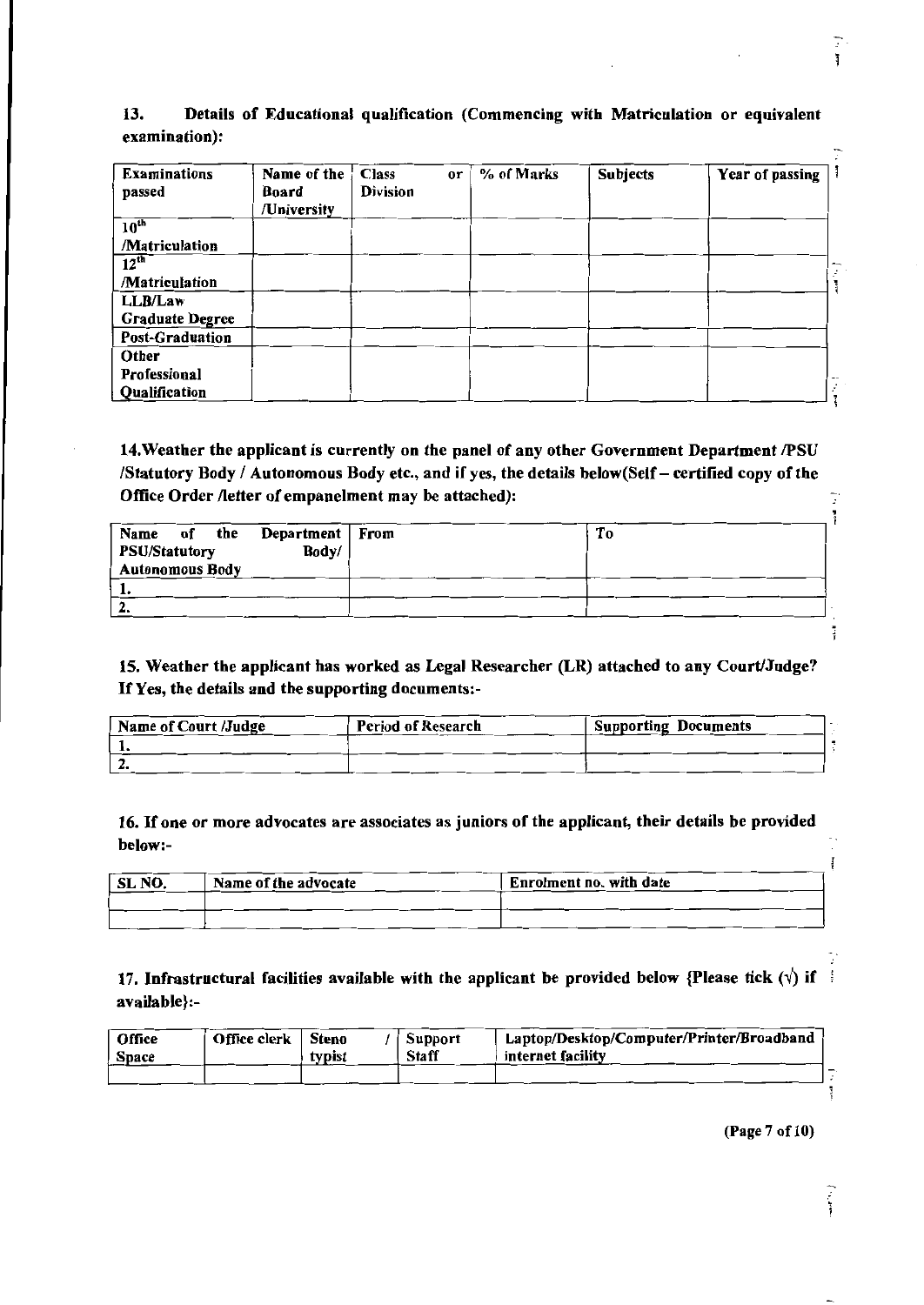### 18. No. of cases relating to EPF and MP Act' 1952, if handled earlier:-

| SI. No.   Title of case (Documentary proof must be attached). |  |
|---------------------------------------------------------------|--|
|                                                               |  |

19. Whether the Applicant has been engaged (through Vakalatnama) as counsel in any landmark or mother case? If yes, the particulars of the case with copy of the judgement wherein his / her name is recorded as advocate for one of the parties (copy of order judgement be attached as proof):-

| <b>Name of the Court</b> | <b>Case title</b> | <b>Nature of Judgement</b> |
|--------------------------|-------------------|----------------------------|
|                          |                   |                            |
|                          |                   |                            |

20. Whether Income Tax return is being filed for last five years? Yes/ No (If Yes, please attache copies of ITRs):-

### 21. Details of **Bank** Accountant/ Aadhar Number be provided below:-

| Bank Accountant Details (Bank,   PAN Number                | Aadhar Number |
|------------------------------------------------------------|---------------|
| Accountant Number, Address of<br>the Branch and IFSC code) |               |
|                                                            |               |

22. Whether any proceeding bas ever been commenced or is continuing before the Disciplinary Committee of the Bar Council for alleged professional misconduct:-

| SI. No. | Details of Allegations and proceedings   Finding made by the Disciplinary Committee. |  |
|---------|--------------------------------------------------------------------------------------|--|
|         |                                                                                      |  |

23. Whether any criminal complaint has ever been filed or FIR registered or any criminal proceeding bas ever commenced against the applicant advocate:-

| ' Sl. No. | Details of allegations and proceedings   Finding made by the Court |  |
|-----------|--------------------------------------------------------------------|--|
|           |                                                                    |  |
|           |                                                                    |  |

24.Any additional professional qualifications(s),Which will further the candidature, including membership of professional societies, awards and honours etc. maybe listed in the box below (Documentary proof should be attached):-

(Page 8 of 10) \_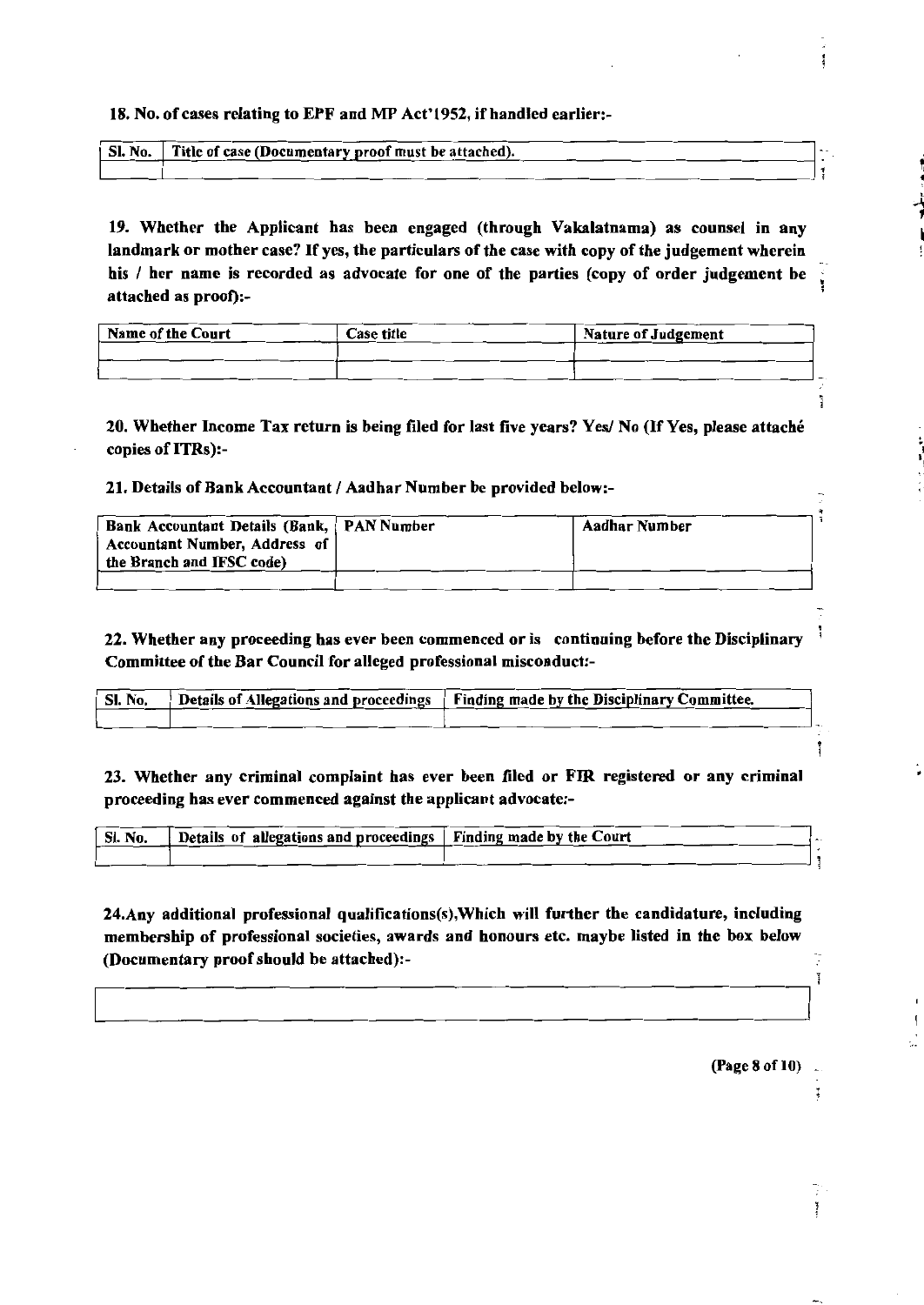### **UNDERTAKING**

- 1) I hereby confirm and declare that the infonnation furnished in the application and in the attached certificate is true / correct and complete to the best of my knowledge and belief; I have not concealed any relevant information. I am fully aware that if any information furnished by me is found to be false / incorrect, my candidature for empanelment will be treated as cancelled and ,matter will be referred to the appropriate authority for necessary 1 action.
- 2) I also undertake to maintain absolute secrecy about the cases of EPFO as required under the relevant Act, Rules and Regulations.
- 3) I also undertaken to return all case files and records to EPFO as and when required by EPFO.
- 4) I agree with the Fee Schedule notified by EPFO.

**Signature of Advocate** 

**Enrolment Number** 

**Mobile Number** 

Ĩ

Ĭ

 $\begin{array}{c} \bullet \\ \bullet \\ \bullet \end{array}$ 

J,

**Place: Date:** 

**(Page 9 of 10)**